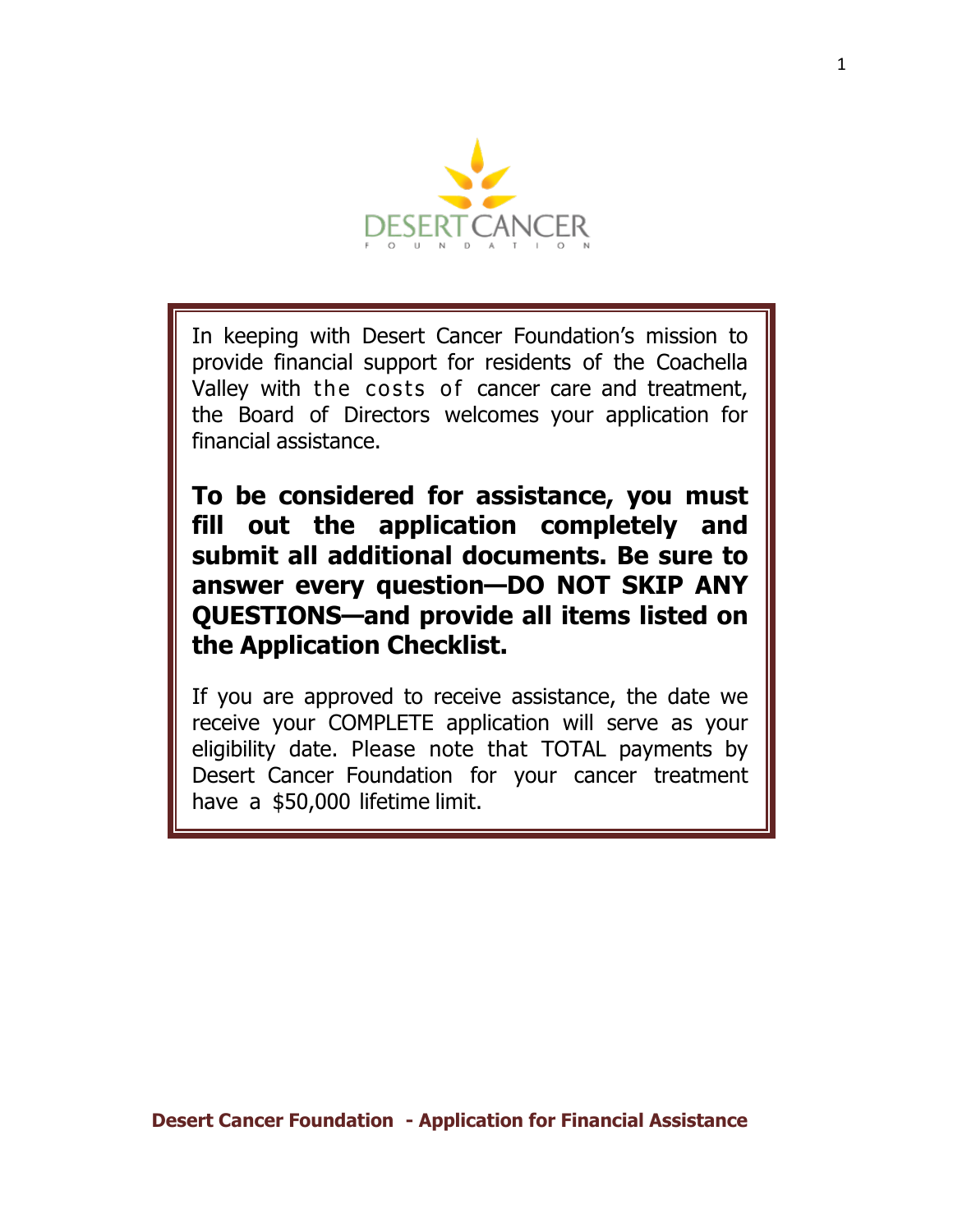# **Application Checklist**

# **\*Your application is complete when ALL required items listed below are received\***

**1.** A completed and signed **Application** for Financial Assistance.

**2.** Copies of **income tax returns** for the last two years, copies of all **bank statements** for the past three months, and copies of the **three most recent statements for all other accounts**, such as retirement accounts, investment accounts, annuities, etc. If taxes were **not** filed for the last two years, provide copies of all bank statements and other statements for the last six months and a written explanation why taxes were not filed. **Be sure to sign and date the statement.**

**3. Income verification**: For example: copies of paychecks or disability check stubs for the last two months, or copies of Social Security benefit statements, etc.

**4. Copies of application(s) and/or response letter(s)** from all programs to which applicant has applied, such as Medi-Cal, MISP, Breast & Cervical Cancer Treatment Program, etc.

**5. A signed release** allowing Desert Cancer Foundation to discuss applicant's health information with **medical providers**. **Release #1**

**6. A signed release** allowing Desert Cancer Foundation to discuss applicant's health information with **family and/or friends. Release #2**

**7.** For insured applicants (including Medicare and Medi-Cal), **a copy of the insurance card(s), front and back.**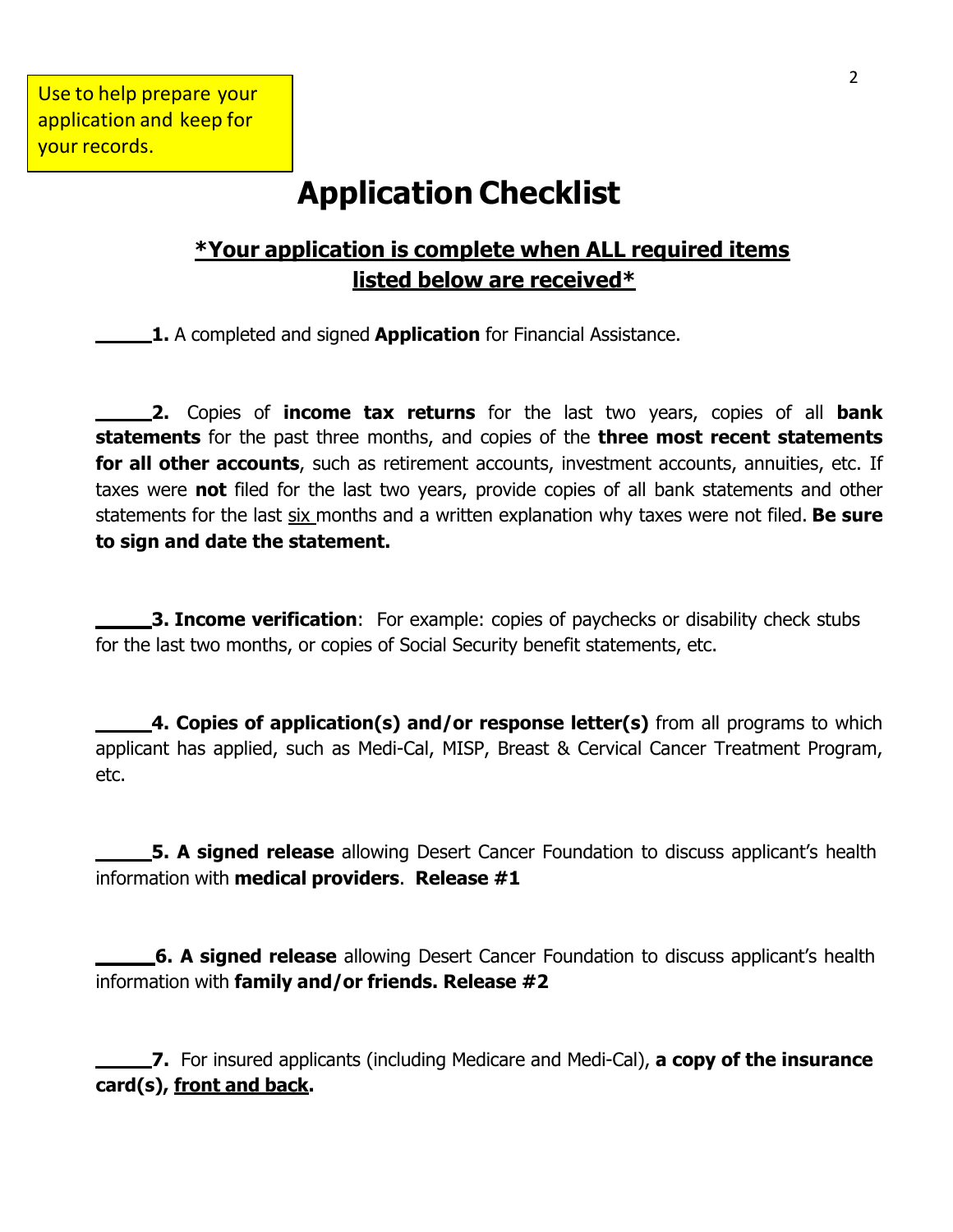Fill out and submit.

**DESERT CANCER FOUNDATION**

A California Nonprofit Public Benefit Corporation 42-600 Cook St. #203, Palm Desert, CA 92211 Phone: (760) 773-6554 Fax: (760) 773-6532

# **Application for Financial Assistance**

| 1. Applicant's name | $\Box$ Female<br>Male                  |
|---------------------|----------------------------------------|
|                     |                                        |
| 2.Street address_   | (do not list P.O. Box unless homeless) |

**3.Mailing address if different from street address** 

|                                                                                                                                                                                                                                      |            | 5. State_________________     |       |  |
|--------------------------------------------------------------------------------------------------------------------------------------------------------------------------------------------------------------------------------------|------------|-------------------------------|-------|--|
|                                                                                                                                                                                                                                      |            |                               |       |  |
| Additional contact name/phone                                                                                                                                                                                                        |            | Additional contact name/phone |       |  |
|                                                                                                                                                                                                                                      |            |                               |       |  |
| 11. Date of birth <b>the contract of the contract of the contract of the contract of the contract of the contract of the contract of the contract of the contract of the contract of the contract of the contract of the contrac</b> | <b>Age</b> | 12. Social Security number    | $  -$ |  |

**13. If there are other people living in your household, fill out the section below:**

|                            | Applicant's spouse,<br>partner, significant<br>other or registered<br>domestic partner | <b>Household</b><br><b>Member</b>        | <b>Household</b><br><b>Member</b>        | <b>Household</b><br><b>Member</b>     |
|----------------------------|----------------------------------------------------------------------------------------|------------------------------------------|------------------------------------------|---------------------------------------|
| <b>First name</b>          |                                                                                        |                                          |                                          |                                       |
| <b>Last name</b>           |                                                                                        |                                          |                                          |                                       |
| Date of birth/age          | Dob<br>Age                                                                             | Dob<br>Age                               | Dob<br>Age                               | Dob<br>Age                            |
| Relationship to applicant  |                                                                                        |                                          |                                          |                                       |
| <b>Gender</b>              | Female<br>$\Box$ Male $\Box$                                                           | Female<br>$\Box$ Male $\Box$             | Female<br>Male $\Box$<br>$\Box$          | Female<br>$\square$ Male $\square$    |
| <b>Marital status</b>      | Single<br>$\Box$                                                                       | Single<br>П                              | Single<br>$\Box$                         | Single<br>$\Box$                      |
|                            | Married<br>$\Box$                                                                      | Married<br>$\Box$                        | Married<br>$\Box$                        | $\Box$ Married                        |
|                            | Registered<br>$\Box$<br>domestic partner                                               | Registered<br>$\Box$<br>domestic partner | Registered<br>$\Box$<br>domestic partner | $\Box$ Registered<br>domestic partner |
|                            | <b>Divorced</b><br>$\Box$                                                              | <b>Divorced</b><br>П                     | <b>Divorced</b><br>□                     | <b>Divorced</b><br>$\Box$             |
|                            | Separated<br>$\Box$                                                                    | Separated<br>$\Box$                      | Separated<br>□                           | Separated<br>$\Box$                   |
|                            | Widowed<br>$\Box$                                                                      | Widowed<br>П                             | Widowed<br>$\Box$                        | Widowed<br>$\Box$                     |
| <b>Employed?</b>           | $\Box$ No<br>Yes<br>$\Box$                                                             | $\Box$ No<br>Yes<br>П                    | $\Box$ No<br><b>Yes</b><br>□             | $\Box$ No<br>$\Box$<br>Yes            |
| <b>Name of</b><br>employer |                                                                                        |                                          |                                          |                                       |
| <b>Disabled?</b>           | Yes<br>$\Box$ No<br>$\Box$                                                             | Yes<br>$\Box$ No<br>П                    | Yes<br>$\Box$ No<br>П                    | Yes<br>$\Box$ No<br>$\Box$            |
| If disabled                | $\Box$ Temporary                                                                       | $\Box$ Temporary                         | $\Box$ Temporary                         | $\Box$ Temporary                      |
|                            | $\Box$ Permanent                                                                       | $\Box$ Permanent                         | $\Box$ Permanent                         | $\Box$ Permanent                      |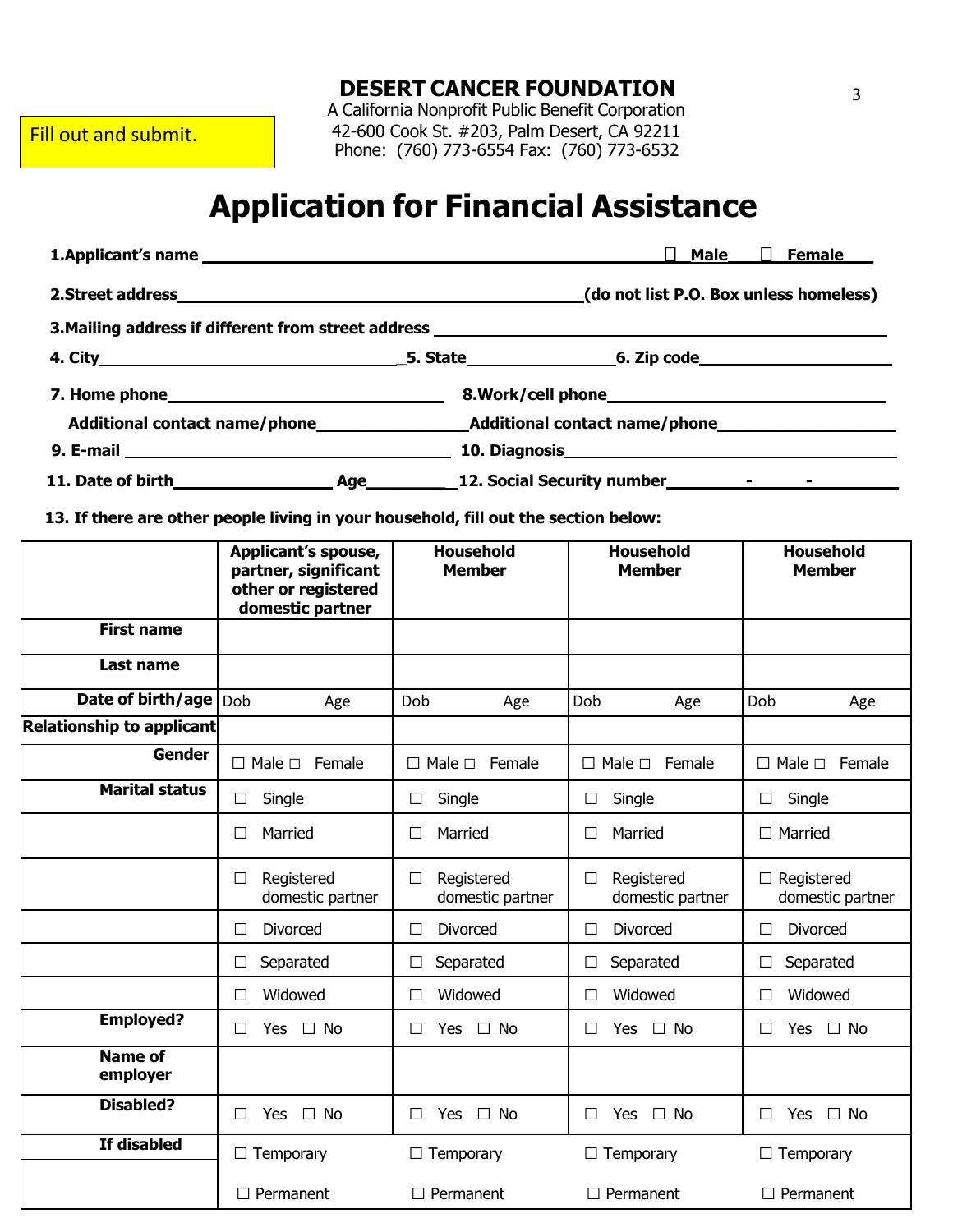Fill out and submit. Do not leave any blank spaces. Put "N/A" or "0" if applicable.

#### **14. PROVIDE INFORMATION ON HOUSEHOLD INCOME AND ASSETS:**

| <b>INCOME</b>                | <b>Total Household \$ Amount</b> | <b>ASSETS</b>                                   | <b>Total Household \$ Value</b> |
|------------------------------|----------------------------------|-------------------------------------------------|---------------------------------|
| <b>Salary</b>                |                                  | <b>Residence</b>                                |                                 |
|                              | <b>Monthly</b>                   |                                                 |                                 |
| <b>Pension</b>               |                                  | <b>Real estate property</b>                     |                                 |
|                              | <b>Monthly</b>                   |                                                 |                                 |
| <b>Social Security</b>       |                                  | <b>Certificates of Deposit</b>                  |                                 |
|                              | <b>Monthly</b>                   |                                                 |                                 |
| <b>Disability</b>            |                                  | <b>Savings</b>                                  |                                 |
|                              | <b>Monthly</b>                   |                                                 |                                 |
| <b>Unemployment</b>          |                                  | <b>Checking</b>                                 |                                 |
|                              | <b>Monthly</b>                   |                                                 |                                 |
| <b>Worker's Compensation</b> |                                  | <b>Retirement accounts</b><br>(IRA, 401K, etc.) |                                 |
|                              | <b>Monthly</b>                   |                                                 |                                 |
| <b>Alimony</b>               |                                  | Year, make, model &                             | 1.                              |
|                              | <b>Monthly</b>                   | mileage of car(s)                               | 2.<br>3.                        |
| <b>Other</b>                 |                                  | <b>Other</b>                                    |                                 |
| (specify source)             | <b>Monthly</b>                   | (specify)                                       |                                 |
| <b>TOTAL</b>                 |                                  | <b>TOTAL</b>                                    |                                 |

#### **15. PROVIDE INFORMATION ON MONTHLY HOUSEHOLD EXPENSES:**

| <b>LIVING EXPENSES</b>                                           | <b>Total Household \$ Cost</b>         | <b>MEDICAL EXPENSES</b>                    | <b>Total Household \$ Cost</b> |
|------------------------------------------------------------------|----------------------------------------|--------------------------------------------|--------------------------------|
| Food                                                             | <b>Monthly</b>                         | <b>Medical insurance</b><br>premiums       | <b>Monthly</b>                 |
| <b>Mortgage</b>                                                  |                                        | <b>Doctor fees</b>                         |                                |
|                                                                  | <b>Monthly</b>                         |                                            | <b>Monthly</b>                 |
| <b>Property taxes</b>                                            | <b>Circle</b><br>one:<br><b>Annual</b> | Lab tests                                  |                                |
|                                                                  | OR Monthly                             |                                            | <b>Monthly</b>                 |
| Rent                                                             |                                        | <b>Prescriptions</b>                       |                                |
|                                                                  | <b>Monthly</b>                         |                                            | <b>Monthly</b>                 |
| <b>Transportation (gas,</b><br>insurance, loan payment,<br>etc.) | <b>Monthly</b>                         | <b>Other medical</b><br>expenses (specify) | <b>Monthly</b>                 |
| <b>Utilities</b>                                                 |                                        |                                            |                                |
|                                                                  | <b>Monthly</b>                         |                                            |                                |
| <b>Other</b><br>(Business expenses, credit<br>cards, etc.)       | <b>Monthly</b>                         | <b>Other</b><br>(specify)                  |                                |
| <b>TOTAL</b>                                                     |                                        | <b>TOTAL</b>                               |                                |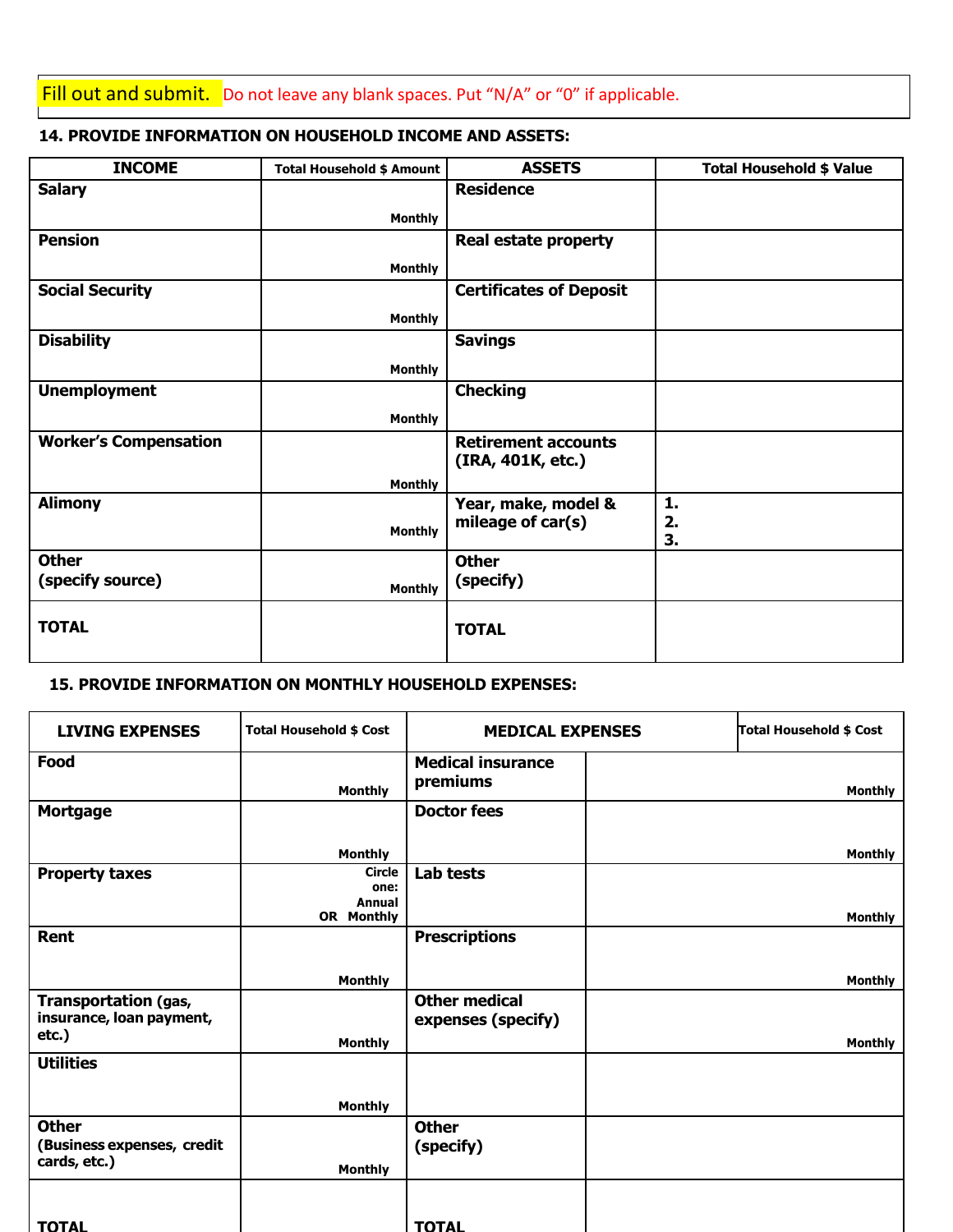Fill out and submit.

| 17. Are you currently employed? Yes No                                                        |
|-----------------------------------------------------------------------------------------------|
|                                                                                               |
| 19. If No, what was your last date of employment? ______________________________              |
| 20. Are you eligible for COBRA medical insurance benefits? Yes<br>No                          |
| 21. Are you a U.S. military veteran? Yes<br><b>No</b>                                         |
| 22. If Yes, are you eligible for VA medical benefits? Yes<br><b>No</b>                        |
| 23. Have you applied for Medi-Cal? Yes<br>No                                                  |
|                                                                                               |
| 25. Have you applied for MISP? Yes<br><b>No</b>                                               |
|                                                                                               |
| 27. Other programs applied for, dates & application status_______________________             |
|                                                                                               |
| 28. Are you eligible for Medicare? Yes<br><b>No</b>                                           |
| 29. If Yes,                                                                                   |
| 30. Name of Medicare health plan (Senior Secure, SCAN, Secure Horizons, etc), if applicable): |
|                                                                                               |
|                                                                                               |
| 33. Do you have a Medicare prescription plan? Yes<br><b>No</b>                                |
| 34. If you are not eligible for Medicare, do you have private insurance? Yes<br>No            |
| 35. If Yes,                                                                                   |
|                                                                                               |
| 37. Monthly premium <u>\$</u>                                                                 |
| 38. Annual deductible<br><u>5</u>                                                             |
| 39. Are you covered by Medi-Cal? Yes<br>No                                                    |
| 40. If Yes, what is your monthly Share of Cost (SOC) 5                                        |
| 41. Name of doctor managing your cancer care<br><u>Late and announcements</u>                 |
|                                                                                               |
| 43. How were you referred to The Desert Cancer Foundation?                                    |
|                                                                                               |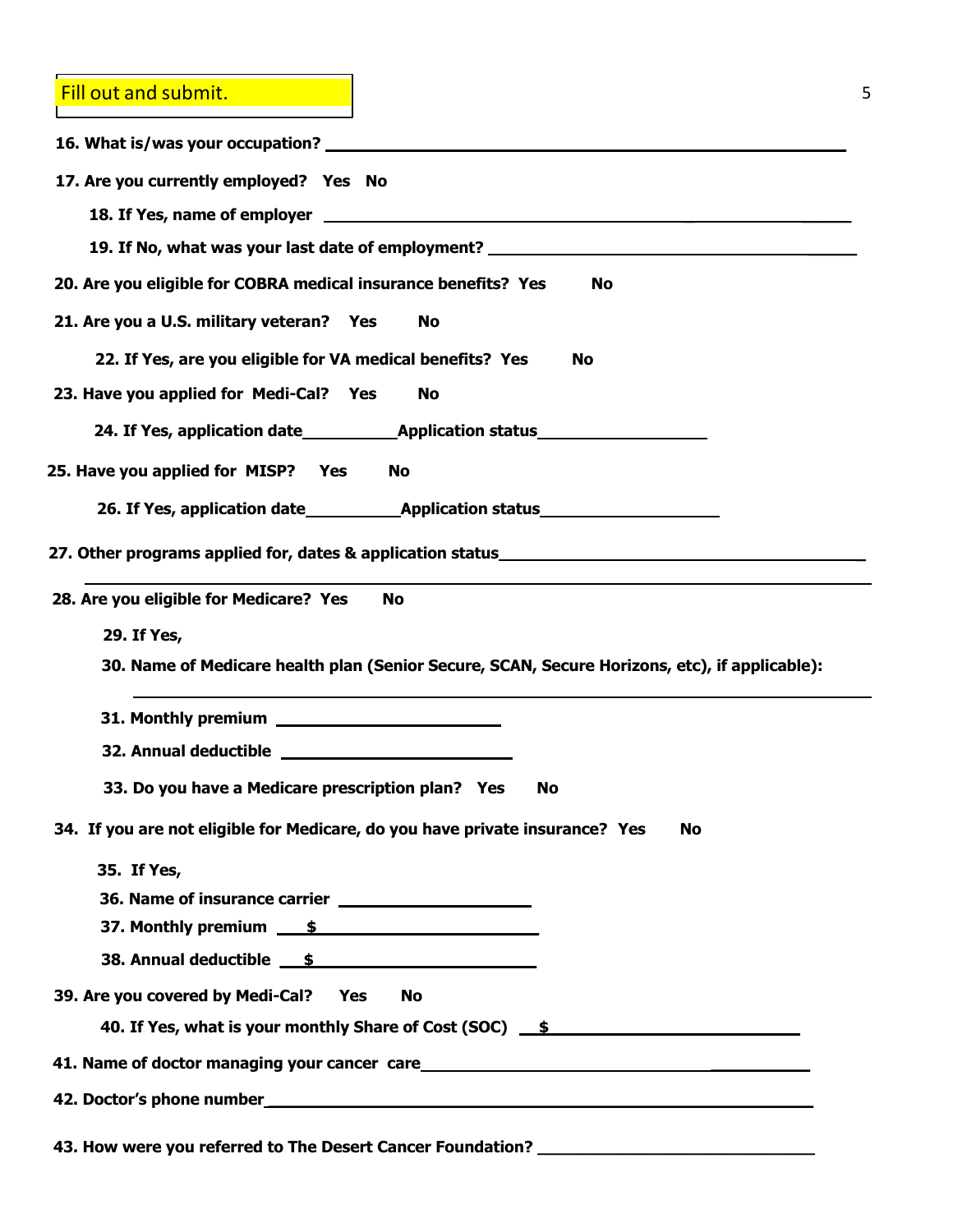Fill out, sign, date and submit.

**44. What type of assistance are you requesting for your cancer-treatment costs?**

**45. NO INSURANCE / Request assistance with all costs**

**46. INSURANCE / Request assistance with insurance premium**

**47. INSURANCE / Request assistance with co-pays / co-insurance / deductible**

**48. MEDI-CAL / Request assistance with Share of Cost**

**49. OTHER / Request assistance with:**

(**must be directly related to cancer treatment**)

**I verify all information provided in this application and accompanying documents is accurate and valid.**

**Applicant's signature Date**

\_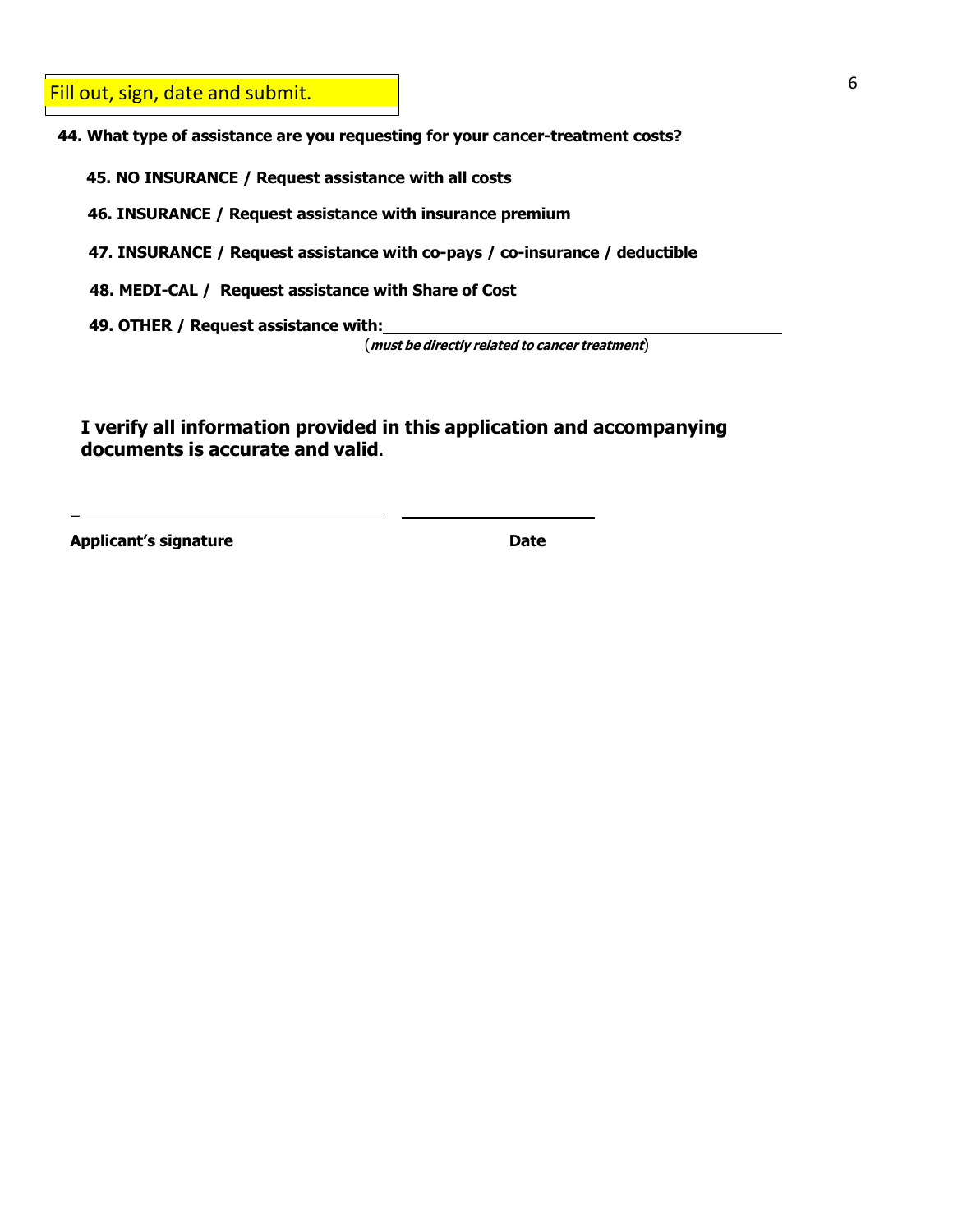### **CRITERIA FOR ELIGIBILITY**

#### **Applicant must:**

- **Be a resident of the Coachella Valley or surrounding communities and receiving cancer treatment in the Coachella Valley. (Out-of-area cancer treatment may be considered when referred by a local oncologist because the treatment is unavailable locally.)**
- **Have a valid Social Security number**
- **Have a cancer diagnosis confirmed by a licensed physician**
- **Provide documentation demonstrating financial need**
- **Request assistance limited to cancer treatment**

### **CONDITIONS OF PARTICIPATION**

- **Financial assistance given will be paid directly to the provider of services.**
- **Providers must be in Desert Cancer Foundation's participating network.**
- **Benefits scope will be determined on an individual basis based on the client's needs.**
- **Updated application is required annually or upon request to assess eligibility.**
- **Eligibility decisions are subject to review by the Board of Directors**

#### **CERTIFICATION, WAIVER AND RELEASE**

#### I certify that the information contained in this application is true and correct and that I am a patient in **need of financial assistance for medical care and treatment.**

•**By signing below, I hereby acknowledge that the Desert Cancer Foundation, including the Board of Directors, honorary board members, members, officers, volunteers, employees, and/or agents (collectively, "Foundation"), has sole discretion in awarding or refusing to grant funds pursuant to this application for financial assistance. I further acknowledge that the Foundation is not obligated to make or continue such discretionary financial assistance payments to me or on my behalf. I understand and hereby acknowledge** that the Foundation reserves the right to refuse or terminate any and all payments for any reason at any time and without notice. The Foundation shall not be liable for any injury, disease, death or other harm, **which may result following any termination or refusal to provide financial assistance. I also understand and acknowledge that any financial assistance provided by the Foundation to pay for medical treatment, care, or prescriptions is not assignable and that any assignment thereof shall be void.**

•**By signing below, I hereby acknowledge that the Foundation is not responsible for any diagnosis, selection or appointment of physician(s) or medical treatment I require. In reviewing this application, the** Foundation in no way shall be deemed to have issued a diagnosis of my medical condition or to have **recommended treatment. Any evaluation of medical records is for the sole purpose of evaluating this application for financial assistance.**

•**By signing below, I hereby release, waive, and discharge the Foundation from any and all liability, and** further covenant not to sue the Foundation, as a result of any medical treatment or refusal of treatment in any way associated with this application for financial assistance or which I may receive in conjunction with **any funds provided by the Foundation. I hereby acknowledge that payments by the Foundation for medical care and/or treatment, including any payments for prescriptions, will not subject the Foundation to any** liability for any injuries I may receive in connection with such treatment, care or use of prescriptions. I **expressly release the Foundation from any and all liability under any cause of action in connection with any injury, disease or death resulting from the medical care, treatment and/or prescriptions I may receive. In** the event of a dispute, the prevailing party shall be entitled to have and recover all costs and expenses, including all attorneys' fees. I expressly agree that this Certification, Waiver and Release is intended to be as broad and inclusive as is permitted by the laws of the State of California and that if any portion thereof **is held invalid, it is agreed that the balance shall, notwithstanding, continue in full legal force and effect.**

I certify that I have read and voluntarily signed this Application and Certification, Waiver and Release, and **agree that no oral representations, statements or inducement apart from what is contained in this application have been made.**

**Applicant's signature Date \_\_\_\_\_\_\_\_**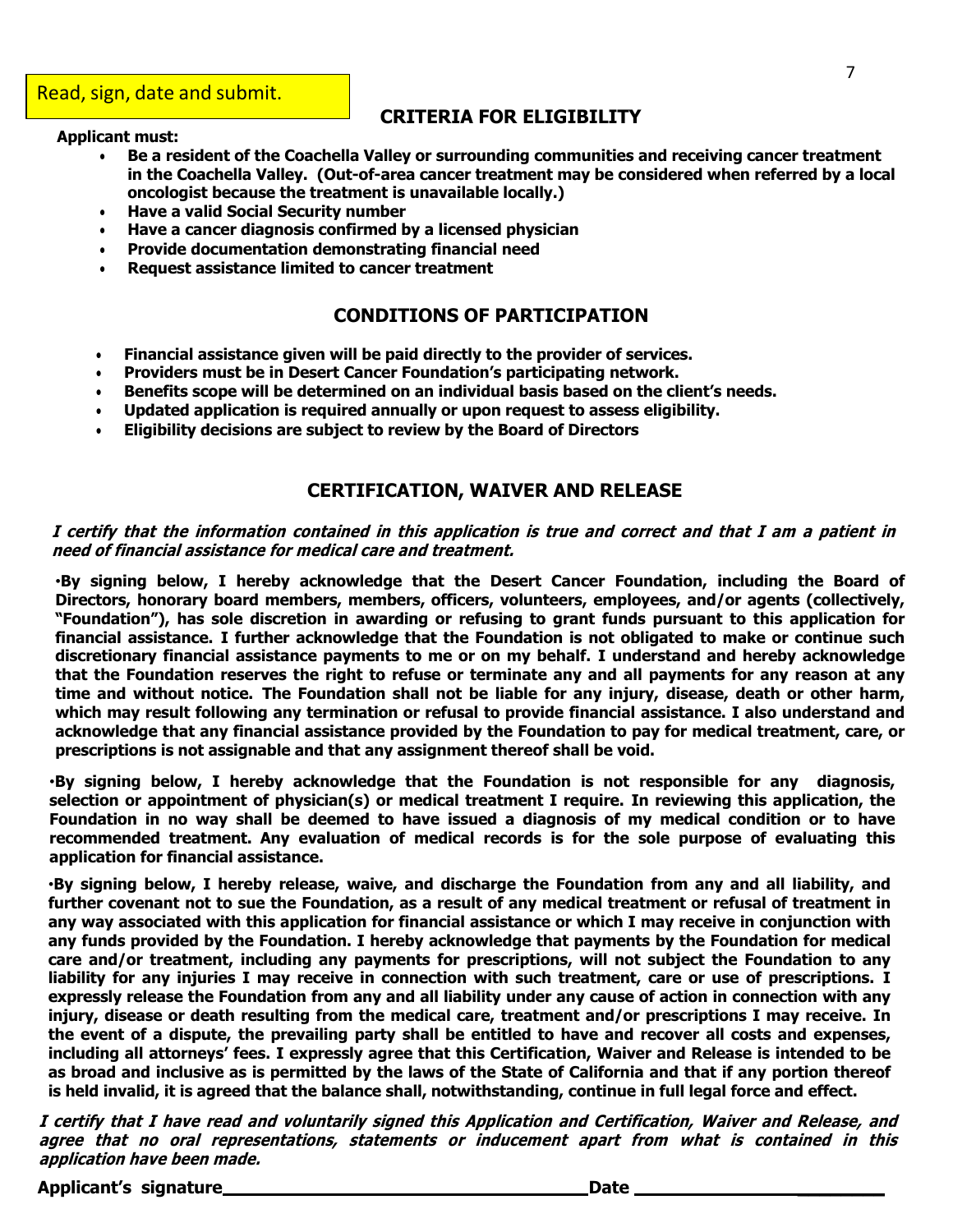| This allows us to communicate with |
|------------------------------------|
|                                    |
|                                    |

## **AUTHORIZATION FOR RELEASE OF INFORMATION**

To Whom It May Concern:

For the purpose of continued medical care, I hereby authorize **Desert Cancer Foundation** and its representatives to discuss my Application for Financial Assistance (including but not limited to my financial information, diagnosis and treatment) and related medical care with physicians/medical providers (and their representatives) and social workers/financial counselors as needed.

I also authorize the release, as needed, of any medical records and information by my medical care providers to **Desert Cancer Foundation.**

| <b>Patient signature</b> | Date of birth | <b>Witness signature</b> |  |
|--------------------------|---------------|--------------------------|--|
| <b>Print name</b>        |               | <b>Print name</b>        |  |
| <b>Date</b>              |               | <b>Date</b>              |  |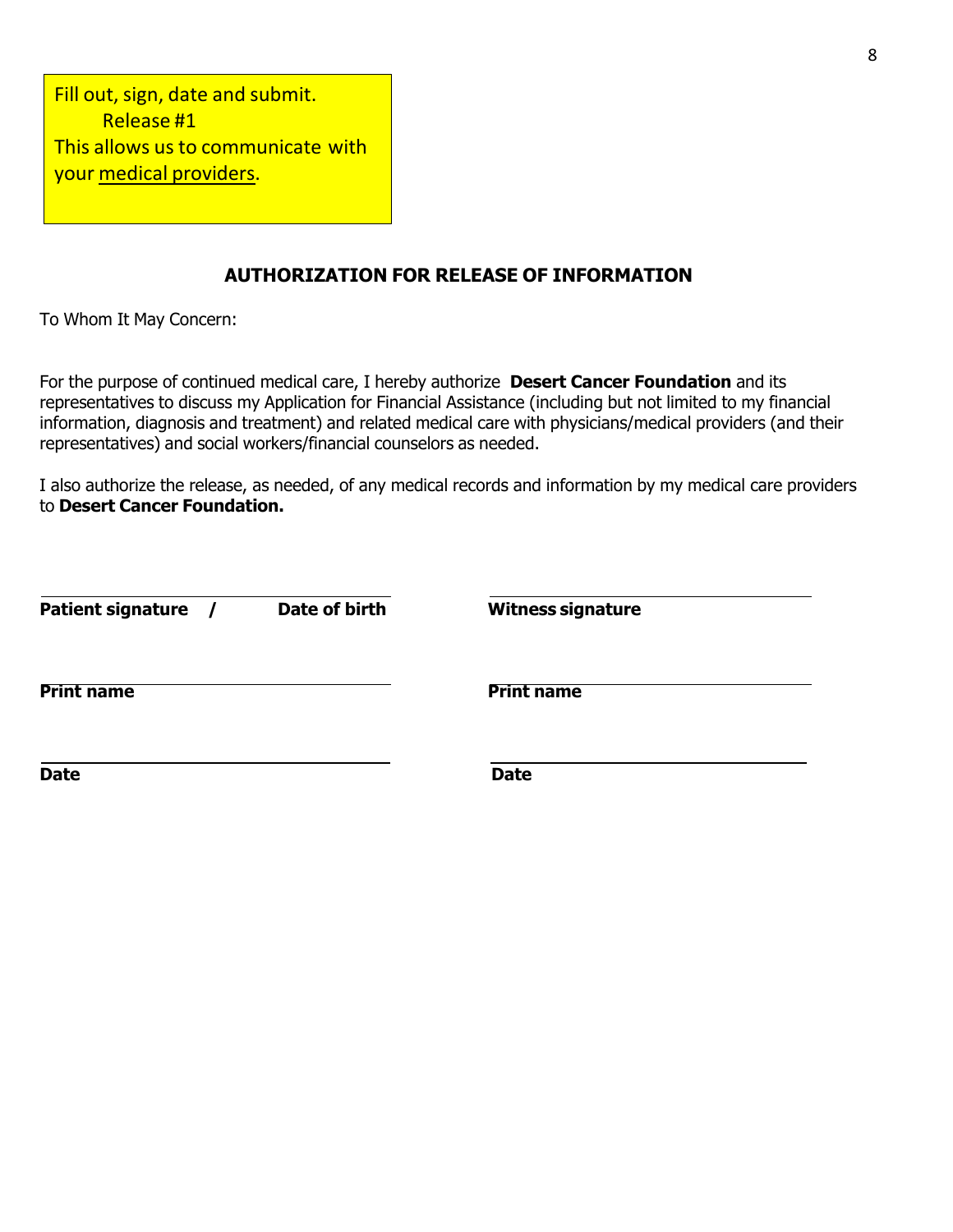Fill out, sign, date and submit. Release #2 This allows us to communicate with your friends and family. List their names below.

# **Authorization for Release of Protected Health Information**

### **I hereby authorize**

 **List names of persons authorized to discuss/release your health information** to obtain my information from and/or release my information to: **Desert Cancer Foundation**

## **This authorization is for full disclosure of all health care information.**

I understand that I have the right to revoke this authorization at any time. I understand that if I revoke this authorization, I must do so in writing. I understand that this revocation will not apply to information that has already been released based on this authorization.

If I do not specify an expiration date, event or condition, this authorization will expire in one year. I understand that authorizing the disclosure of this health information is voluntary. I do not need to sign this form to ensure treatment.

| (PRINT) | Date of birth: <u>_______________</u> |
|---------|---------------------------------------|
|         | Home phone:                           |
|         |                                       |
|         |                                       |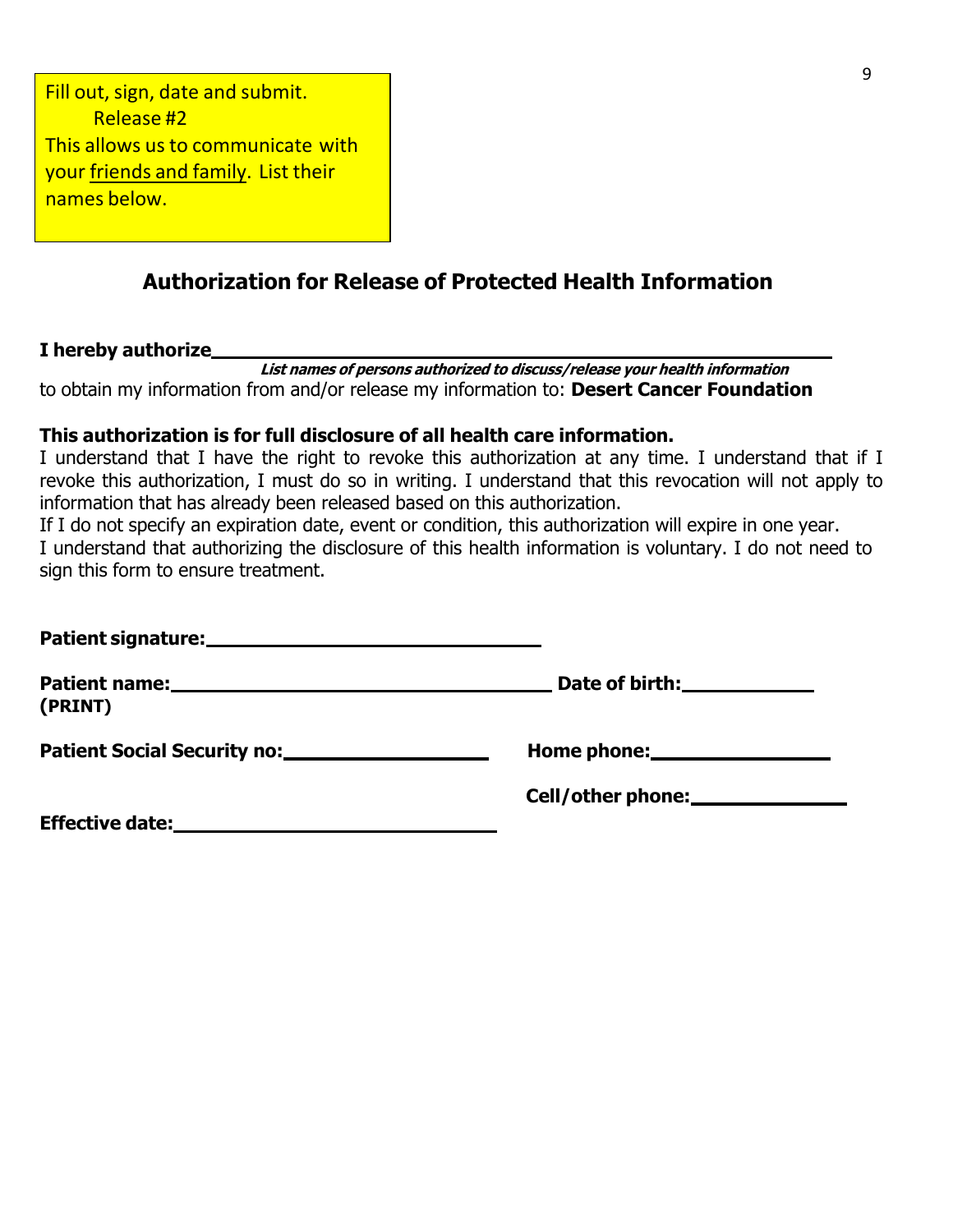**Tell us about your race** This information is confidential and will only be used for grant applications and reporting.

What is your race? (Optional; check all that apply)

 White/Caucasian African American/Black Hispanic/Latino Asian Other\_\_\_\_\_\_\_\_\_\_\_\_\_\_\_\_